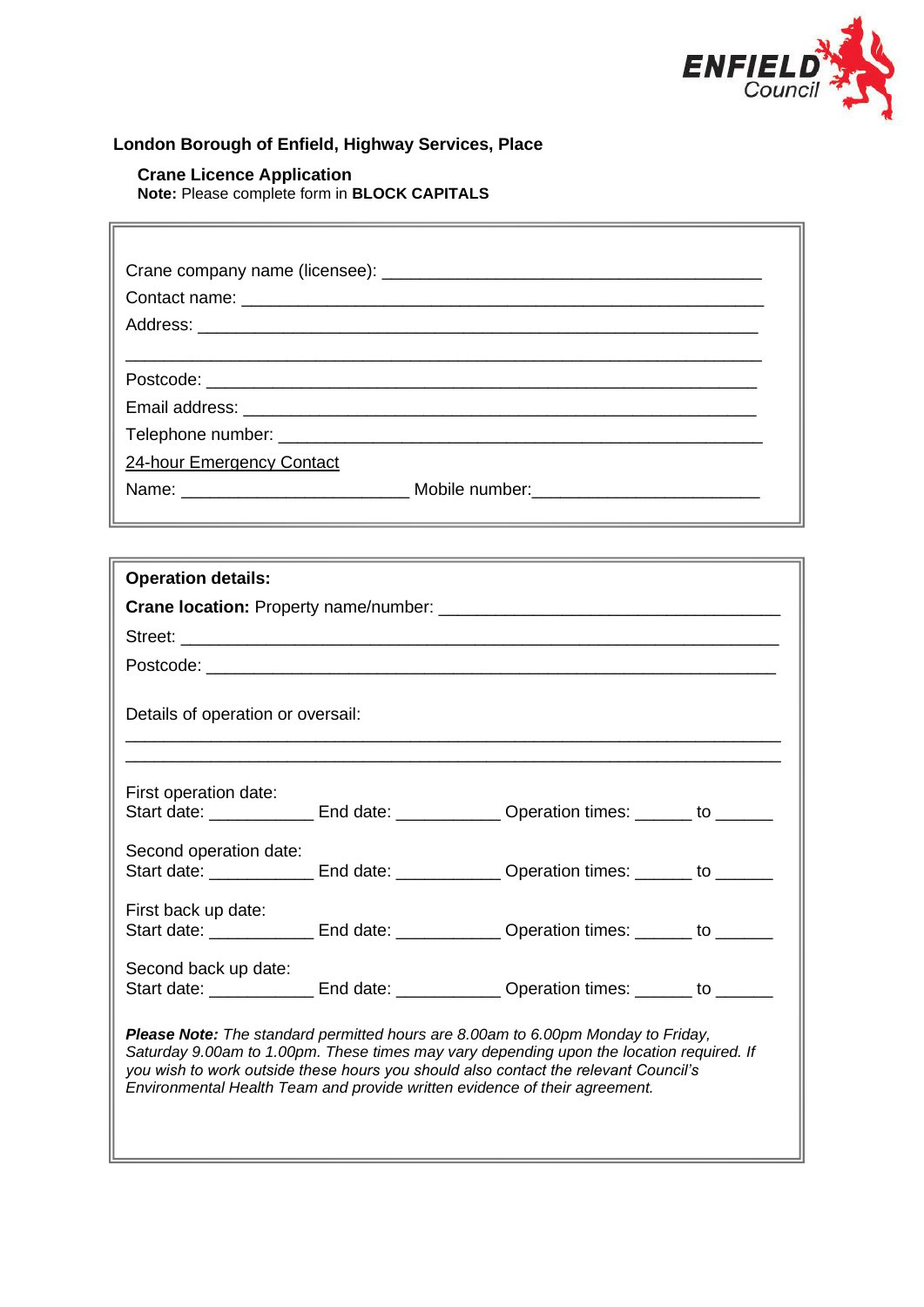

## **London Borough of Enfield, Highway Services, Place**

| Crane details:                                                              |  |
|-----------------------------------------------------------------------------|--|
|                                                                             |  |
| Dimensions: (L)______ (W)______ (H)______ Capacity (tonnes) _______________ |  |

| <b>Details of Public Liability Insurance:</b>                                                                                                                        |  |  |
|----------------------------------------------------------------------------------------------------------------------------------------------------------------------|--|--|
|                                                                                                                                                                      |  |  |
|                                                                                                                                                                      |  |  |
| Cover (E):                                                                                                                                                           |  |  |
|                                                                                                                                                                      |  |  |
| Please supply copies of Insurance certificate(s)                                                                                                                     |  |  |
| Please Note: The licensee must provide evidence proving they hold a minimum level of<br>Public Liability insurance cover not less than £5 million for any one claim. |  |  |

| <b>Traffic Management Details (if applicable):</b>    |                            |  |  |
|-------------------------------------------------------|----------------------------|--|--|
|                                                       |                            |  |  |
|                                                       |                            |  |  |
|                                                       |                            |  |  |
|                                                       | Postcode: ________________ |  |  |
|                                                       |                            |  |  |
|                                                       |                            |  |  |
| <b>24-hour Emergency Contact:</b>                     |                            |  |  |
|                                                       |                            |  |  |
| Please submit a copy of your traffic management plan. |                            |  |  |

## **Method Statement and Risk Assessments:**

Site specific Method Statements and Risk Assessments relating to the erection (loads to be lifted) operation and dismantling of the crane must be included.

\_\_\_\_\_\_\_\_\_\_\_\_\_\_\_\_\_\_\_\_\_\_\_\_\_\_\_\_\_\_\_\_\_\_\_\_\_\_\_\_\_\_\_\_\_\_\_\_\_\_\_\_\_\_\_\_\_\_\_\_\_\_\_\_\_\_\_\_\_

#### **This should include outrigger plans.**

Please list enclosed information: \_\_\_\_\_\_\_\_\_\_\_\_\_\_\_\_\_\_\_\_\_\_\_\_\_\_\_\_\_\_\_\_\_\_\_\_\_\_\_\_\_\_\_